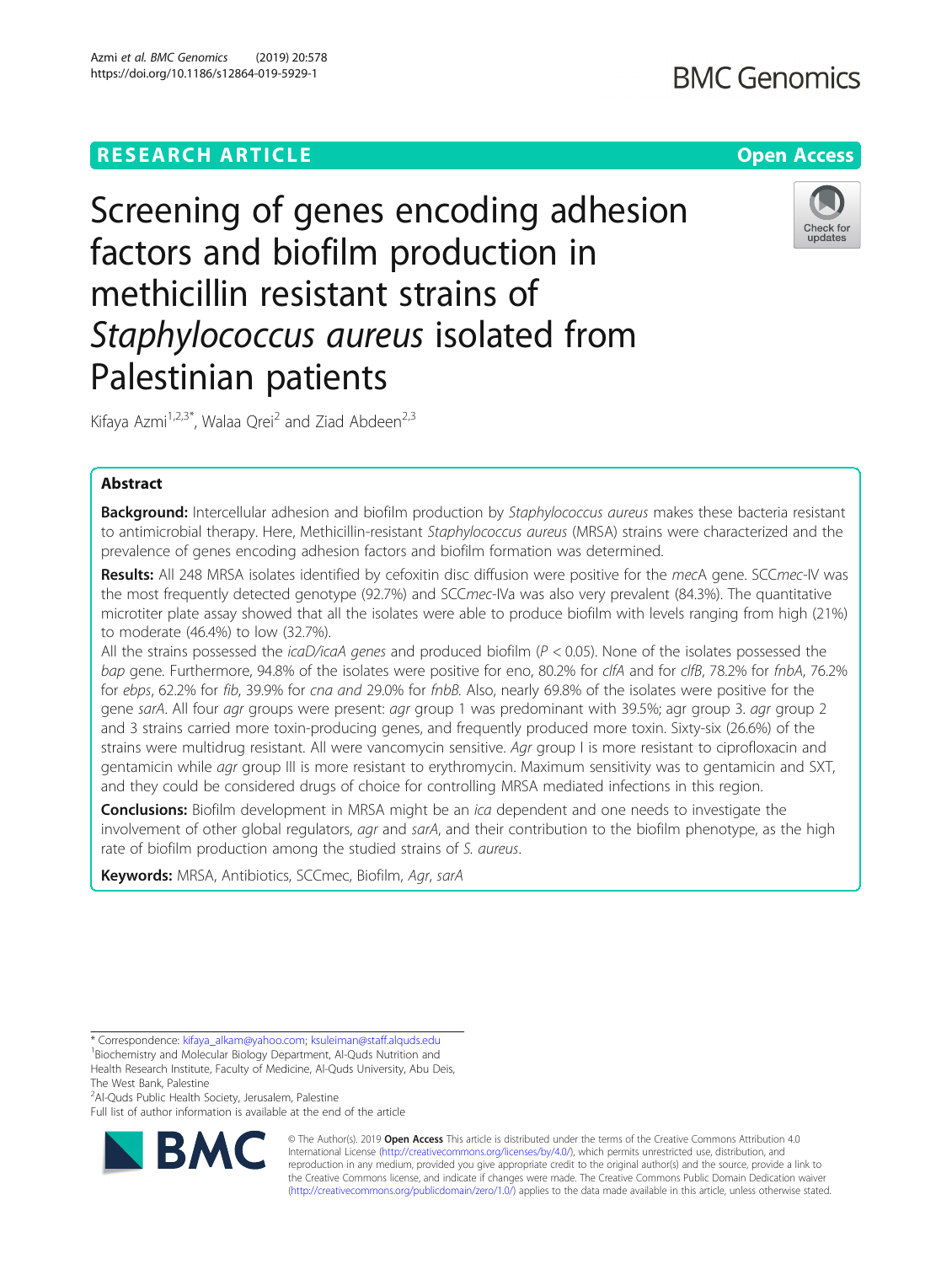# Background

Methicillin-resistant Staphylococcus aureus (MRSA) is a serious risk to hospitalized patients worldwide and characterized by its resistance to antimicrobial treatment, and more recently to vancomycin, the drug of last resort for many strains of MRSA. In addition to its bacterial antibiotic resistance, its ability to produce biofilm, a dynamic structurally complex multilayered cellular matrix is another important complicating factor. Understanding the molecular pathogenesis of S. aureus could assist in developing novel prevention and treatment strategies. Biofilm synthesis is necessary for the survival and persistence of MRSA in its hosts and is considered to be a major virulence factor [[1](#page-9-0)] and one of many, including extracellular toxins and surface structures that are effective in the induction and continuance of infection in the host [\[2\]](#page-9-0). Biofilm production is important during infection, providing defense against several opposing mechanisms of host and protects the microorganisms from antimicrobial agents [[3\]](#page-9-0). The ability to form biofilm is a trait associated with bacterial virulence and many chronic bacterial infections [\[4\]](#page-9-0). Several genes are involved in the manufacture and maintenance of biofilms by staphylococci, of which the most extensively studied are the icaA and icaD (intercellular adhesion A and B) genes responsible for the synthesis of polysaccharide intercellular adhesion (PIA) that includes N-acetylglucosamine as a main component of the exopolysaccharide matrix surrounding the bacterial cells within the biofilm [[5](#page-9-0)–[7\]](#page-10-0). The protein components of the microbial surface recognizing adhesive matrix molecules have a high ability to interact with the host extracellular matrix proteins like collagen-binding protein (*cna*), fibrinogen binding protein (fib), elastin binding protein (ebpS), laminin binding protein (eno), fibronectin binding proteins A and B (fnbA and fnbB) and clumping factors A and B  $(clfA$ and  $clfB$  [[8\]](#page-10-0).

Several virulence determinants of S. aureus are under the control of two genetic loci namely sarA (staphylococcal accessory regulator) and the agr quorum-sensing system. SarA might impact methicillin-resistant Staphylococcus aureus (MRSA) persistence in such infections by up regulating the expression of many virulence factors including biofilm formation to facilitate evasion of the host immune system in late phases of growth. Inhibiting the production of sarA protein might influence the down regulation of biofilm and virulence factors [\[9\]](#page-10-0).

Suppression of the agr quorum-sensing system is required for biofilm formation. Its recurrence in established biofilms either through addition of auto-inducing peptides (AIPs) or glucose depletion triggers biofilm detachment [\[10](#page-10-0)–[12](#page-10-0)]. Bacteria of S. aureus fall into four polymorphic agr types (agr I, agr II, agr III, and agr IV) based on the specificity of the auto- inducing peptides (AIPs) with regard to the signal receptor agr C.

There are no data on either the virulence factors of the microbial surface components recognizing adhesive matrix molecules (MSCRAMM) family or factors responsible for biofilm formation in methicillin resistance S. aureus in Palestine. This study focused on exposing the genes encoding adhesion factors and biofilm-forming capacity, and those governing antibiotic resistances in strains of MRSA isolated from Palestinian patients. It also evaluated the correlation between biofilm production and the presence of icaD, SarA and agr genes in the clinical isolates.

# Results

# Characterization of MRSA strains and antibiotic susceptibility

From 2015 to 2018, 248 strains of MRSA: 78 (31.5%) from infected wounds; 34 (13.7%) from blood culture; 25 (10.1%) from nasal secretions; 23 (9.3%) from urine; 88 of various other origins were collected from major hospitals in the West Bank-Palestine.

By the cefoxitin disc-diffusion Resistance test  $(\leq 22 \text{ mm})$ , the 248 bacterial isolates were identified as being phenotypically MRSA and confirmed them as such by targeting the *femA* and *mecA* genes, which, respectively, separate susceptible S. aureus from MRSA. All of the isolates tested positive for the *mecA* gene by a PCR assay.

The susceptibility patterns of methicillin resistant isolates to the other antimicrobials are presented in Table [1](#page-2-0). The cefoxitin disc-diffusion test showed that all 248 isolates were resistant to methicillin and none were resistant to vancomycin. However, sensitivity was high to varying degrees to SXT, gentamicin, clindamycin, ciprofloxacin, and erythromycin that were, respectively, 77.8, 76.6, 61.7, 55.6 and 34.3% (Table [1\)](#page-2-0).

Aside from cefoxitin and B-lactams antibiotics (penicillin G, amoxicillin/clavulanic acid, ceftriaxone and meropenem), the highest antibiotic resistance rates among the isolates of MRSA were for erythromycin (65.7%), ciprofloxacin (44.4%) and clindamycin (38.3%), followed by gentamycin (23.4%) and SXT (22.2%). All the isolates were susceptible to vancomycin (100%). Only, 66 (26.6%) isolates were MDR and, of 52 strongly positive biofilm-producing isolates, 20 (38.5%) were MDR and 32 (61.5%) were non-MDR.

Three different SCCmec types were detected among the isolates of MRSA that could be typed. Most of them carried SCCmec type IV (230/248, 92.7%), followed by SCCmec type I (11/248, 4.4%) and SCCmec type V (1/248, 0.4%). Also, 2.4% of the isolates could not be typed by multiplex PCR. None of the isolates carried SCCmec type II or III. The majority of the strains carrying SCCmec type IV carried SCCmec-type IVa (84.3%), followed by type IVc (4.8%), type IVd (1.2%) and type IVb (0.4%), and three patients provided two strains of type IVa/IVc (1.2%). Isolates were classified as CA-MRSA when they possessed SCCmec IV, as one of the subtypes IVa, IVb, IVc, IVd, or SCCmec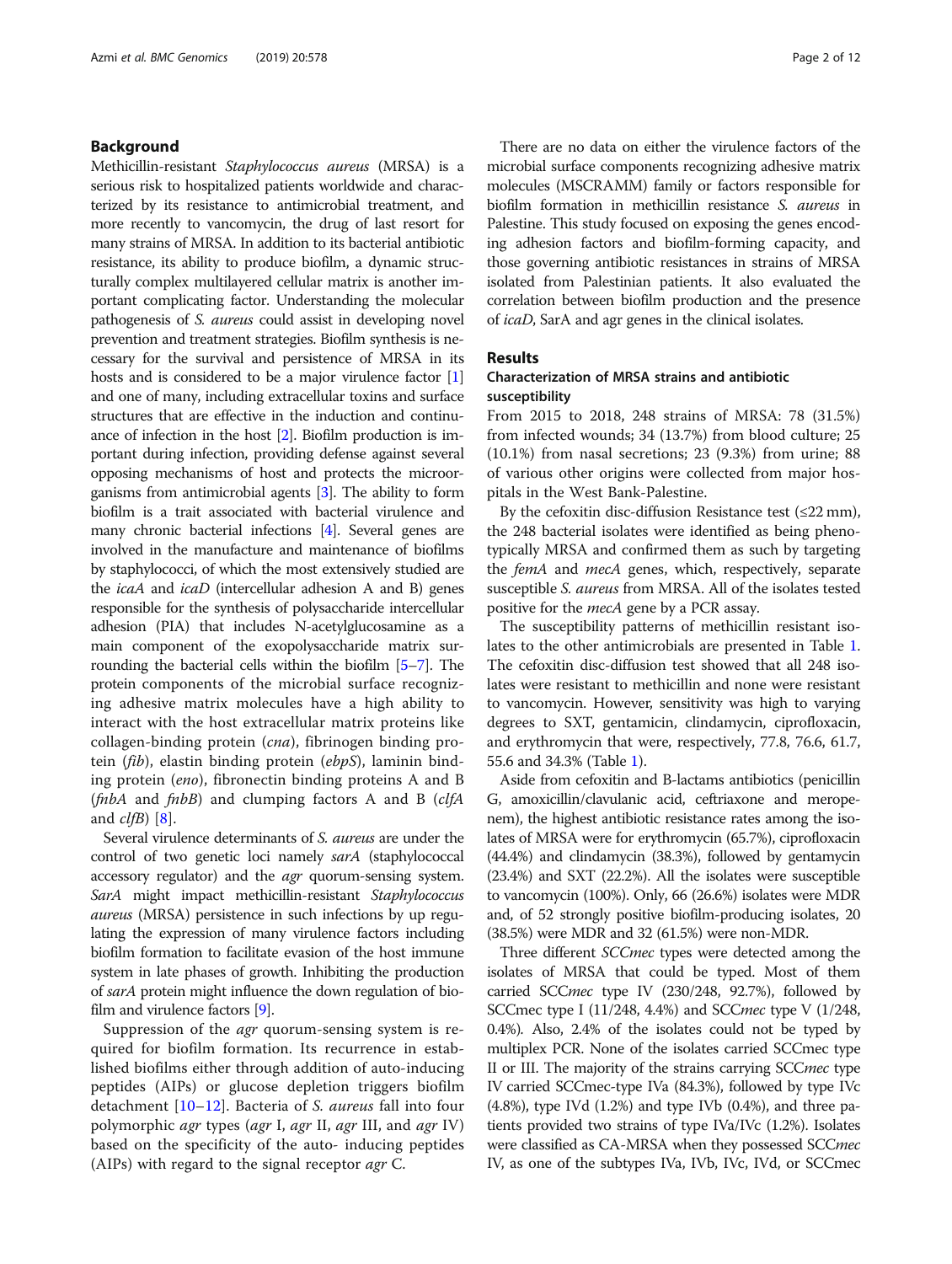| Antibiotics   | Weak biofilm producer<br>$(0.07 <$ ODs $\leq$ 0.14) |           | Moderate biofilm producer<br>$(0.14 <$ ODs $\leq$ 0.28) |            | Strong biofilm producer<br>$(0.28 <$ ODs) |           | Total<br>$(N = 248)$ |            |
|---------------|-----------------------------------------------------|-----------|---------------------------------------------------------|------------|-------------------------------------------|-----------|----------------------|------------|
|               | S n. (%)                                            | R n. (%)  | S n. (%)                                                | R n. (%)   | S n. (%)                                  | R n. (%)  | S n. (%)             | R n. (%)   |
| Cefoxitin     | $0(0\%)$                                            | 81 (32.7) | 0(0)                                                    | 115 (46.3) | 0(0)                                      | 52 (20.9) | 0(0)                 | 248 (100)  |
| Penicillin    | $0(0\%)$                                            | 81 (32.6) | 0(0)                                                    | 115(46.3)  | 0(0)                                      | 52 (20.9) | 0(0)                 | 248 (100)  |
| Ciprofloxacin | 49 (19.8%)                                          | 32 (12.9) | 69 (27.8)                                               | 45 (18.1)  | 19 (7.6)                                  | 32 (12.9) | 137 (55.2)           | 109 (43.9) |
| Clindamycin   | 50 (20.2%)                                          | 31 (12.5) | 75 (30.2)                                               | 40(16.1)   | 28 (11.2)                                 | 24 (9.7)  | 153 (61.6)           | 95 (38.3)  |
| Erythromycin  | 29 (11.7%)                                          | 52 (20.9) | 36 (14.5)                                               | 79 (31.8)  | 20(8.0)                                   | 32 (12.9) | 85 (34.2)            | 163 (65.7) |
| Gentamycin    | 69 (27.8%)                                          | 12(4.8)   | 93 (37.5)                                               | 22(8.8)    | 28 (11.2)                                 | 24 (9.6)  | 190 (76.6)           | 58 (23.3)  |
| <b>SXT</b>    | 65 (26.2%)                                          | 16(6.4)   | 92 (37.1)                                               | 23(9.2)    | 36 (14.5)                                 | 16(6.4)   | 193 (77.8)           | 55 (22.1)  |
| Vancomycin    | 81 (32.7%)                                          | 0(0)      | 115 (46.3)                                              | 0(0)       | 52 (20.9)                                 | 0(0)      | 248 (100)            | 0(0)       |

<span id="page-2-0"></span>Table 1 Frequency of antibiotic resistance of MRSA strains and biofilm

type V and 231 CA-MRSA strains were found among all the isolates. Out of 12 MRSA strains with SCCmec IVc, 9 and 7 isolates were resistant to erythromycin and clindamycin with weak biofilm producers. All but one of the SCCmec IVc were sensitive to gentamycin, ciprofloxacin and SXT.

## PCR screening of biofilm associated genes

Of the 248 strains of MRSA studied, 207 (83.5%) possessed the icaD gene and in 41 (16.5%) it was undetected. This percentage of icaD-negative strains was surprisingly high so detection of the icaA gene was undertaken which showed that all 41 *ica*D-negative strains were *ica*A-positive. High prevalence of *icaA and icaD* genes has shown a relationship to phenotypic biofilm formation.

None of the strains possessed the bap gene. The prevalence of sarA, eno, clfA, clfB, fnbA, ebps, fib, cna, and fnbB genes were 69.8, 94.8, 80.2, 80.2, 78.2, 76.2 62.2, 39.9 and [2](#page-3-0)9.0%, respectively (Table 2). The frequency of  $\text{clfA/B}$  and fnbB genes of the *agr* group I were high at 92.9 and 52.0%, respectively. The frequency of eno, fnbA, epbS, fib and cna genes of the agr group III were also high at 97.6, 91.5, 84.1, 80.5 and 53.7%, respectively (Table [2\)](#page-3-0).

The coexistence of the studied virulence genes was investigated in the 248 clinical isolates of MRSA, only nine of which had all the genes investigated. Five had only the eno gene. Despite these low prevalence rates, the other 234 strains possessed at least one other virulence gene.

Of the clinical isolates in which most virulence genes were investigated for coexistence, 56 were positive for all the genes but one, either *eno*  $(n = 29)$  or *fnbB*  $(n = 27)$ gene. Of 42 clinical isolates, 18 strains were negative for two genes, fnbB and fib genes and 24 were negative for finbB and cna genes.

# Determination of biofilm production by the microtiter plate method

All the strains of MRSA produced biofilm. In the microtiter plate method for determining this and using the

mean OD570 of the negative control (0.07), values between 0.07 and 0.140 ( $2 \times$  the negative control value of 0.07), were considered to be strains that were weak producers, which accounted for 81 (32.7%) strains, values between 0.140 and here  $0.280 \left(4 \times \text{the negative control value of } 0.07\right)$  to be moderate producers, which accounted for 115 (46.4%) strains and values higher than 0.280 were strong producers, which accounted for 52 (21.0%) strains (Table [3\)](#page-4-0).

Among the 65.7 and 43.9% of high resistance of the strains of MRSA to erythromycin and ciprofloxacin, 31.8 and 18.1% were moderate biofilm producers., respectively.

Among the 78 clinical isolates of S. aureus from wounds, 37 (47.4%) were weak producers of biofilm, 34 (43.6%) were moderate producers and 7 (9%) were strong producers. Of the 34 isolates from blood, 9 (26.5%) were weak producers, 12 (35.3%) were moderate producers and 13 (38.2%) were strong producers. Of the 23 isolates from urine, 6 (26.1%) were weak producers, eleven (5.5%) were moderate producers, and 6 (26.1%) were strong producers. Of the 25 nasal isolates, 6 (24%) were weak producers, 14 (56%) were moderate producers and 5 (20%) were strong producers. Among the 88 isolates obtained from other different clinical samples, 23 (26.1%) were weak producers, 44 (50%) were moderate producers and 21 (23.9%) were strong producers, of which half of the sputum samples were strong producers (Fig. [1\)](#page-4-0).

All the virulence genes were found in weak, moderate and strong producers of biofilm. The least frequent genes were the cna (39.9%) and fnbB (29%) genes, the percentages of which were, respectively, 39.5 and 29.6% for weak biofilm producers, 40.8 and 20.1% for moderate biofilm producers, and 38.4 and 34.6% for strong biofilm producers (Table [3\)](#page-4-0).

# The agr groups

Table [2](#page-3-0) gives the agr groups of the strains of MRSA. The 248 strains separated into four agr groups with 98 (39.5%) belonging to agr-I, making it the predominant type, 23  $(9.3\%)$  belonging to *agr*-II, 82  $(33.1\%)$  belonging to *agr*-II,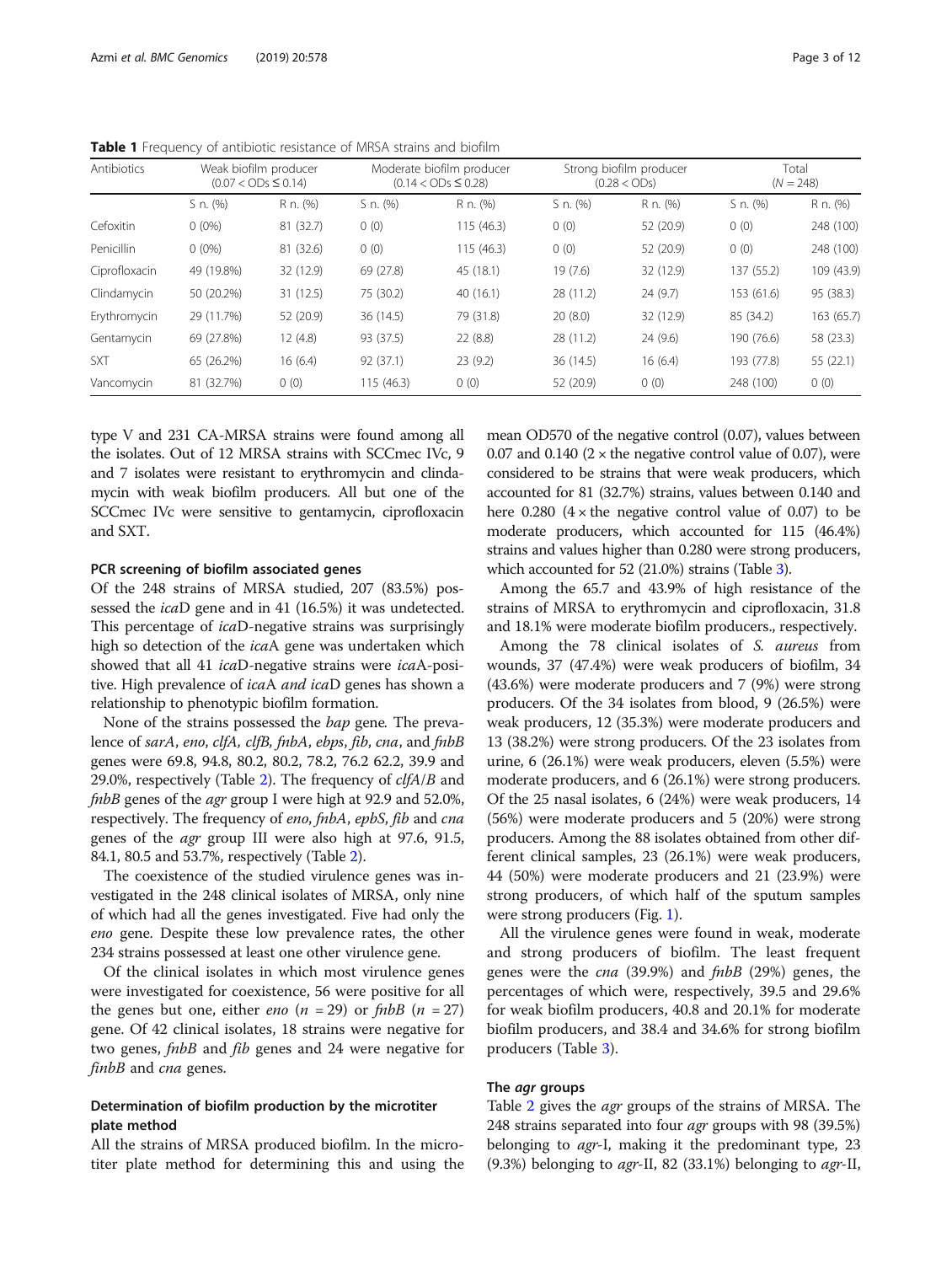<span id="page-3-0"></span>Table 2 The presence of biofilm-related genes for each agr group

|                                                 | Agr group (%)  |            |                |              |             |           |  |
|-------------------------------------------------|----------------|------------|----------------|--------------|-------------|-----------|--|
| Biofilm Plate Titer ( $N = 248$ )               | Agrl           | Agrll      | AgrIII         | AgrlV        | NT          | SarA gene |  |
| Weak biofilm producer ( $n = 81, 32.7\%$ )      | 30.6           | 17.4       | 43.9           | 66.7         | 13.9        | 77.7      |  |
| Modertae biofilm producer ( $n = 115, 46.3\%$ ) | 42.9           | 56.5       | 50.0           | 22.2         | 47.2        | 73.9      |  |
| Strong biofilm producer ( $n = 52$ , 20.9%)     | 26.5           | 26.1       | 6.1            | 11.1         | 38.9        | 48.1      |  |
| Total (n, %)                                    | $(98, 39.5\%)$ | (23, 9.3%) | $(82, 33.1\%)$ | $(9, 3.6\%)$ | (36, 14.5%) | 173       |  |
| SarA gene (173, 69.7%)                          | 80.6           | 65.2       | 80.5           | 77.7         | 16.6        |           |  |
| <b>Adhesion Genes</b>                           |                |            |                |              |             |           |  |
| $icaD/icaA(n = 248)$                            | 87.7           | 87.0       | 78.0           | 88.9         | 80.6        | 58.5      |  |
| Eno ( $n = 235, 94.8\%$ )                       | 92.9           | 91.3       | 97.6           | 100.0        | 94.4        | 71.5      |  |
| CIfA ( $n = 199, 80.2\%)$                       | 92.9           | 87.0       | 89.0           | 55.6         | 27.8        | 80.4      |  |
| $ClfB (n = 199, 80.2%)$                         | 92.9           | 87.0       | 89.0           | 55.6         | 27.8        | 80.4      |  |
| FnbA ( $n = 194, 78.2\%$ )                      | 87.8           | 78.3       | 91.5           | 66.7         | 25.0        | 81.4      |  |
| EbpS $(n = 191, 76.2\%)$                        | 82.7           | 60.9       | 84.1           | 55.6         | 55.6        | 76.4      |  |
| Fib ( $n = 154, 62.2\%$ )                       | 60.2           | 73.9       | 80.5           | 66.7         | 16.7        | 83.1      |  |
| Cna $(n = 99, 39.9\%)$                          | 46.9           | 21.7       | 53.7           | $0.0\,$      | 11.1        | 78.8      |  |
| FnbB $(n = 72, 29.0\%)$                         | 52.0           | 21.7       | 13.4           | 11.1         | 11.1        | 81.9      |  |
| Antibiotic Resistance                           |                |            |                |              |             |           |  |
| Cefoxitin/Penicillin (n = 248)                  | 100.0          | 100.0      | 100.0          | 100.0        | 100.0       | 100       |  |
| Erythromycin ( $n = 163$ )                      | 59.2           | 60.9       | 69.5           | 33.3         | 86.1        | 63.2      |  |
| Ciprofloxacin ( $n = 109$ )                     | 58.2           | 56.5       | 20.7           | 33.3         | 52.8        | 63.3      |  |
| Clindamycin ( $n = 95$ )                        | 28.6           | 43.5       | 48.8           | 11.1         | 44.4        | 65.3      |  |
| Gentamycin ( $n = 58$ )                         | 27.6           | 21.7       | 11.0           | 22.2         | 41.7        | 55.2      |  |
| SXT ( $n = 55$ )                                | 19.4           | 21.7       | 11.0           | 11.1         | 58.3        | 41.8      |  |
| MDR $(n = 66)$                                  | 22.4           | 43.5       | 13.4           | 11.1         | 61.1        | 46.9      |  |
| Source of isolate                               |                |            |                |              |             |           |  |
| Wound $(n = 78)$                                | 36.7           | 34.8       | 35.4           | 22.2         | 8.3         | 80.7      |  |
| Blood ( $n = 34$ )                              | 11.2           | 17.4       | 11.0           | 11.1         | 25.0        | 52.9      |  |
| Nasal ( $n = 25$ )                              | 11.2           | 13.0       | 8.5            | $0.0\,$      | 11.1        | 64        |  |
| Pus $(n = 23)$                                  | 8.2            | 8.7        | 13.4           | 22.2         | 0.0         | 95.6      |  |
| Urine $(n = 23)$                                | 1.0            | 0.0        | 11.0           | 22.2         | 30.6        | 43.5      |  |
| Tissue ( $n = 13$ )                             | 9.2            | 8.7        | 2.4            | $0.0\,$      | 0.0         | 61.5      |  |
| Sputum $(n = 12)$                               | 3.1            | 8.7        | 6.1            | 0.0          | 5.6         | 58.3      |  |
| Other sites $(n = 40)$                          | 19.4           | 8.7        | 12.2           | 22.2         | 19.4        | 72.5      |  |

9 (3.6%) belonging to agr-IV and 36 (14.5%) were negative regarding the agr PCR. There was no relationship between agr specific groups and the genes encoding MSCRAMM. Strains that belonged to the agr-I group showed higher antibiotic resistance to ciprofloxacin and gentamycin, compared to the other three agr groups. Strains that belonged to agr-III group had higher erythromycin (69.5%) and clindamycin (48.8%) resistance compared to the other *agr* groups. Of the 66 MDR strains, 20 belonged to the agr-I group and only 10, 11 and one belonged to the agr-II, agr-III and agr-IV groups, respectively (Table 2).

# Detection of the SarA gene

The sarA gene was found in 173 (69.8%) strains of MRSA. Regarding phenotypic biofilm formation, 63 of 81 (77.7%) were weak producers of biofilm, 85 of 115 (73.9%) strains were moderate producers and 25 of 52 (48.1%) were strong producers with a significant difference  $(P < 0.05)$ . There was a high prevalence of  $fib$  (83.4%),  $clfB$  and  $clfB$ (80.4% each) and fnbB (81.9%) and fnbA (81.4%). Of the strains of MRSA carrying the sarA gene, 46.9% were MDR, and 63.2, 63.3 and 65.3%, 55.2 and 41.8% were resistant to erythromycin, ciprofloxacin, clindamycin, genta-mycin and SXT., respectively (Tables 2, [3\)](#page-4-0).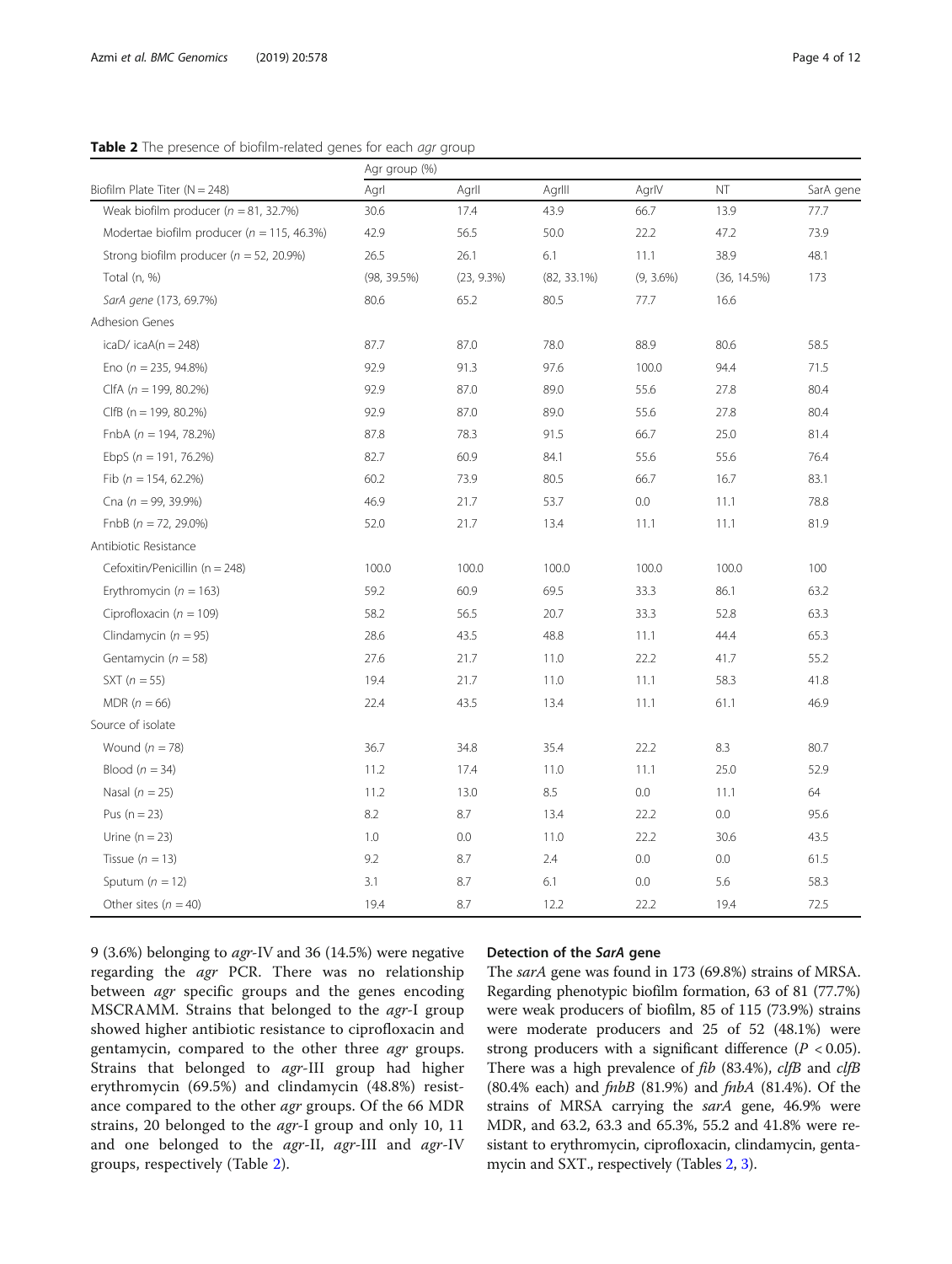<span id="page-4-0"></span>

| Table 3 Biofilm-forming capacity of 248 methicillin-resistant strains of Staphylococcus aureus (MRSA) and percentages of their |  |  |
|--------------------------------------------------------------------------------------------------------------------------------|--|--|
| adhesion genes related to antibiotics                                                                                          |  |  |

| Biofilm                   | Adhesion gene | Gentamycin % | Ciprofloaxin % | SXT % | Erythromycin % | Clindamycin % | MDR % | Total % |
|---------------------------|---------------|--------------|----------------|-------|----------------|---------------|-------|---------|
| Strong (n = 52, 20.9%)    | FinbB         | 23.1         | 23.1           | 1.9   | 15.4           | 11.5          | 7.7   | 46.2    |
|                           | CIfA/CIfB     | 32.7         | 40.4           | 11.5  | 36.5           | 28.8          | 19.2  | 69.2    |
|                           | Ebps          | 42.3         | 46.2           | 21.2  | 44.2           | 34.6          | 32.7  | 71.2    |
|                           | Can           | 15.4         | 19.2           | 3.8   | 15.4           | 11.5          | 7.7   | 38.5    |
|                           | Eno           | 46.2         | 59.6           | 30.8  | 57.7           | 25.0          | 38.5  | 94.2    |
|                           | Icad          | 42.3         | 57.7           | 26.9  | 51.9           | 36.5          | 32.7  | 88.5    |
|                           | FinbA         | 34.6         | 44.2           | 13.5  | 38.5           | 26.9          | 21.2  | 71.2    |
|                           | Fib           | 26.9         | 34.6           | 5.8   | 28.8           | 21.2          | 17.3  | 46.2    |
| Moderate (n = 115, 46.3%) | FinbB         | 5.2          | 18.3           | 0.9   | 17.4           | 6.1           | 6.1   | 26.1    |
|                           | CIfA/CIfB     | 13.0         | 30.4           | 13.0  | 54.8           | 28.7          | 17.4  | 81.7    |
|                           | Ebps          | 12.2         | 31.3           | 13.9  | 53.0           | 27.0          | 18.3  | 79.1    |
|                           | Can           | 7.0          | 7.8            | 8.7   | 28.7           | 17.4          | 8.7   | 40.9    |
|                           | Eno           | 18.3         | 36.5           | 19.1  | 65.2           | 33.0          | 26.1  | 94.8    |
|                           | Icad          | 13.9         | 32.2           | 17.4  | 56.5           | 29.6          | 21.7  | 82.6    |
|                           | FinbA         | 9.6          | 28.7           | 9.6   | 50.4           | 24.3          | 12.2  | 78.3    |
|                           | Fib           | 7.8          | 26.1           | 7.0   | 43.5           | 22.6          | 10.4  | 64.3    |
| Weak (n = 81, 32.6%)      | FinbB         | 3.7          | 14.8           | 7.4   | 24.7           | 8.6           | 6.2   | 88.9    |
|                           | CIfA/CIfB     | 13.6         | 34.6           | 66.7  | 51.9           | 33.3          | 17.3  | 82.7    |
|                           | <b>CLFB</b>   | 13.6         | 34.6           | 17.3  | 54.3           | 33.3          | 17.3  | 86.4    |
|                           | Ebps          | 11.1         | 30.9           | 14.8  | 46.9           | 30.9          | 14.8  | 75.3    |
|                           | Can           | $7.4\,$      | 11.1           | 7.4   | 23.5           | 17.3          | 7.4   | 39.5    |
|                           | Eno           | 12.3         | 37.0           | 17.3  | 59.3           | 37.0          | 17.3  | 95.1    |
|                           | Icad          | 12.3         | 30.9           | 14.8  | 51.9           | 33.3          | 18.5  | 81.5    |
|                           | FinbA         | 13.6         | 30.9           | 14.8  | 51.9           | 33.3          | 17.3  | 82.7    |
|                           | Fib           | 9.9          | 29.6           | 8.6   | 45.7           | 28.4          | 11.1  | 69.1    |

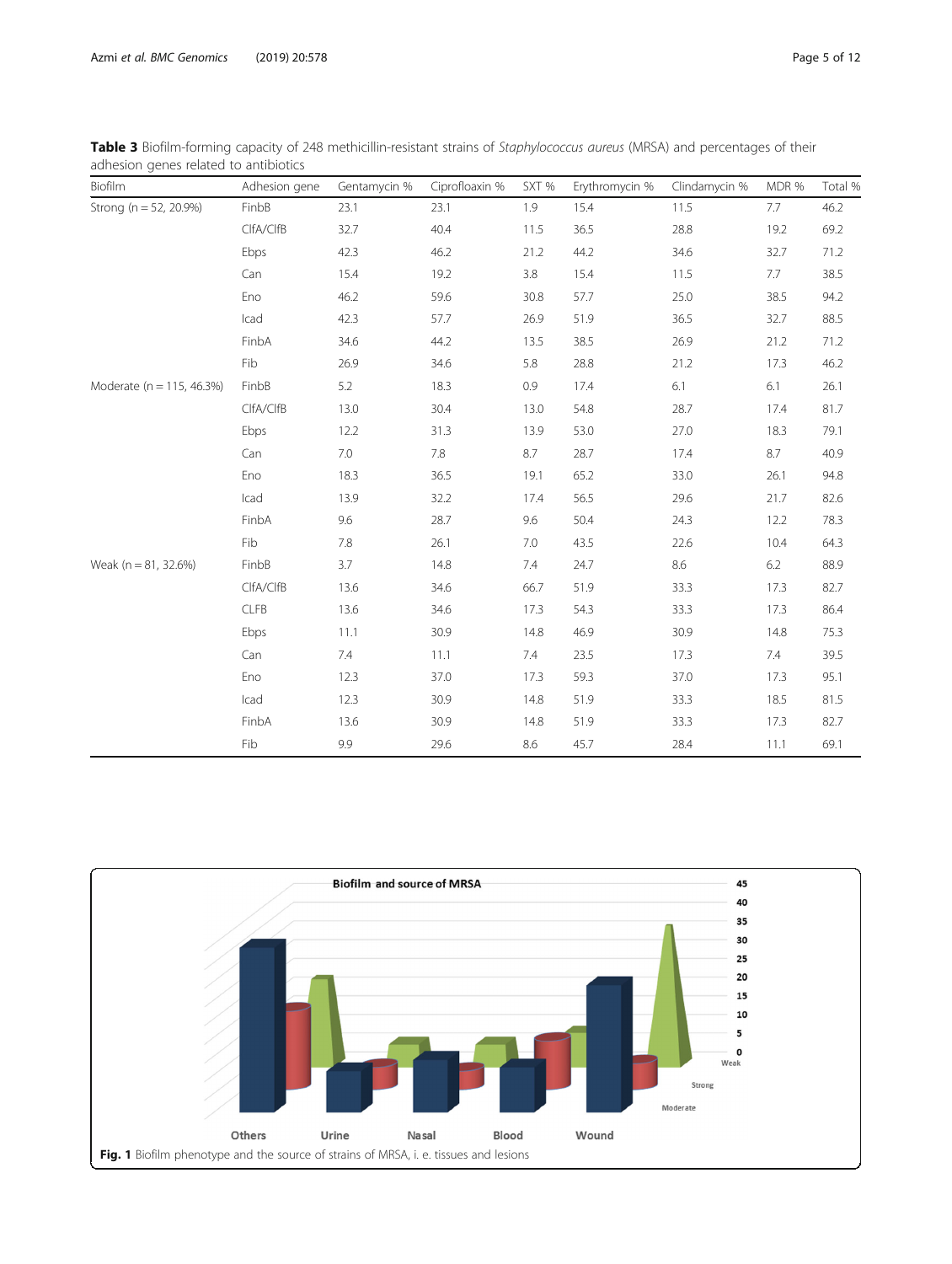# **Discussion**

Biofilm production by S. aureus has been identified as the most important means of defense against host antagonistic responses. Beside enabling bacterial colonization of host tissues, it also prevents clearance of the bacteria by antimicrobial agents and host immune responses [[13](#page-10-0)], leading to morbidity and mortality owing to the metastatic spread of abscesses [[14](#page-10-0)]. Here the ability among strains of MRSA isolated from hospitalized- and out-patients to form biofilm was studied, combining it with their clinical molecular biological details and determining the presence of genes encoding these virulence factors and its relation to antibiotics. The SCCmec type IV was the most frequent SCC*mec* type among the strains. Its presence in the sporadic strains among the 92.7% and the group of strains from out-patients shows their great persistence [[15](#page-10-0)]. SCC*mec* type IV is currently one of the most frequent nosocomial SCCmec types and is found in several countries [[16](#page-10-0), [17\]](#page-10-0).

The antimicrobial resistance patterns of strains of this type varied considerably.

Here, 26.6% of the strains of MRSA with multiresistance to more than three antibiotics were of the SCCmec type IV with 83.4% carried SCCmec type IVa and all are biofilm producers. These results indicate that the production of biofilm might be one of the crucial factors increasing resistance to commonly used antibiotics. That deserve a special comment. This higher MDR rely to protective nature of the biofilm, the bacteria growing in it are internally resistant to many antibiotics and the antibiotic resistance in the strains of the bacteria residing in biofilm could increase up to 1000 times as seen by Neupane and colleagues [[18](#page-10-0)]. The main reasons for this may be difficulty in penetration of biofilm by antibiotics, slow growth rate of the bacteria and presence of antibiotic degradation mechanisms.

Moreover, the high resistance of the strains of MRSA to erythromycin, ciprofloxacin,of which were moderate biofilm producers with higher rate of studied adhesion genes, particularly, eno gene. This agreed with the high prevalence of drug resistance presented in a study done in Iran where the resistance of strains of MRSA to ciprofloxacin, erythromycin and gentamicin was 51.28, 87.18 and 71.8%, respectively [\[19\]](#page-10-0). It seems that misuse and overuse of some antibiotics, including gentamicin, clindamycin, ciprofloxacin and erythromycin, have caused a high prevalence of resistance to them in this region, showing that empirical treatment of infections of strains of MRSA at Palestinian hospitals with these antibiotics may not be effective and they should not be used and considered first-line drugs for the treatment of infections of MRSA in the local population. Appropriate measures are needed to prevent treatment failures. All the strains were susceptible to vancomycin and more than two third of the strains were susceptible to trimethoprim sulfamethoxazole. Vancomycin is reported to be the most effective antibiotic for Gram-positive bacteria, including MRSA, but reduced susceptibility to both antibiotics has been reported in some studies [\[20,](#page-10-0) [21](#page-10-0)]. Vancomycin and other glycopeptides have remained the last options for eradication of infections caused by S. aureus. The data presented here also showed all the strains, producing biofilm, were sensitive to vancomycin. This is consistent with other researchers' recommendation that vancomycin, which is a very expensive drug, is the last antibiotic option and should be used sparingly.

The data presented here agree with susceptibility rates in other countries [\[22\]](#page-10-0). Wang and colleagues [\[23\]](#page-10-0) reported a 78.6% susceptibility rate to trimethoprimsulfamethoxazole among strains of MRSA, which is of concern and emphasizes the need for persistent monitoring of the development of antimicrobial resistance by strains of S. aureus that leads to community- and hospital-acquired infections. Here, we report a high rate of SXT resistance (22.1%), which in the future could increase as a consequence of horizontal transmissibility of the dfrK gene, encoding for trimethoprim-resistance.

Here, phenotypic and genotypic evaluations, PCR and crystal violet (CV) staining assays, were combined to detect biofilm production in strains of S. aureus.. All the strains were biofilm producers with variation in biofilm mass. To understand the molecular mechanism of biofilm production by strains of MRSA, in addition to the icaD/icaA, sarA and agr group genes, the frequency of nine selected genes involved in biofilm production were detected. Many studies have shown the role and requirement of the intracellular adhesion locus (ica) in biofilm production [\[24](#page-10-0), [25](#page-10-0)]. The *icaA* and *icaD* genes determine the ability of strains of S. *aureus* to produce biofilm by mediating the synthesis of PIA which suggest that the ica locus would be a good target in the therapy of implant infections. There was a 100% agreement between the genotypes and phenotypes of strains where all the strains having icaD/icaA and producing biofilm, which agreed with the findings of Liberto and colleagues [[26](#page-10-0)] and support those of Namvar and colleagues [\[27\]](#page-10-0), who reported that strains of S. aureus had no ability to produce biofilm, unless they were positive for the *icaD* gene. Similar observations were reported by Grinholc and colleagues [\[28\]](#page-10-0), who found that 91% of strains of MRSA possessed the icaD gene. Contrarily, Arciola and colleagues [\[29](#page-10-0)], detected icaA and icaD genes in only 61% of strains. The relatively low percentage of icaD positive strains described by Arciola and colleagues [[29](#page-10-0)] resulted from the method of detection they used, in which primers complementary to the sequence of the icaD gene from Staphylococcus epidermidis, rather than primers complementary to the sequences of the *icaD*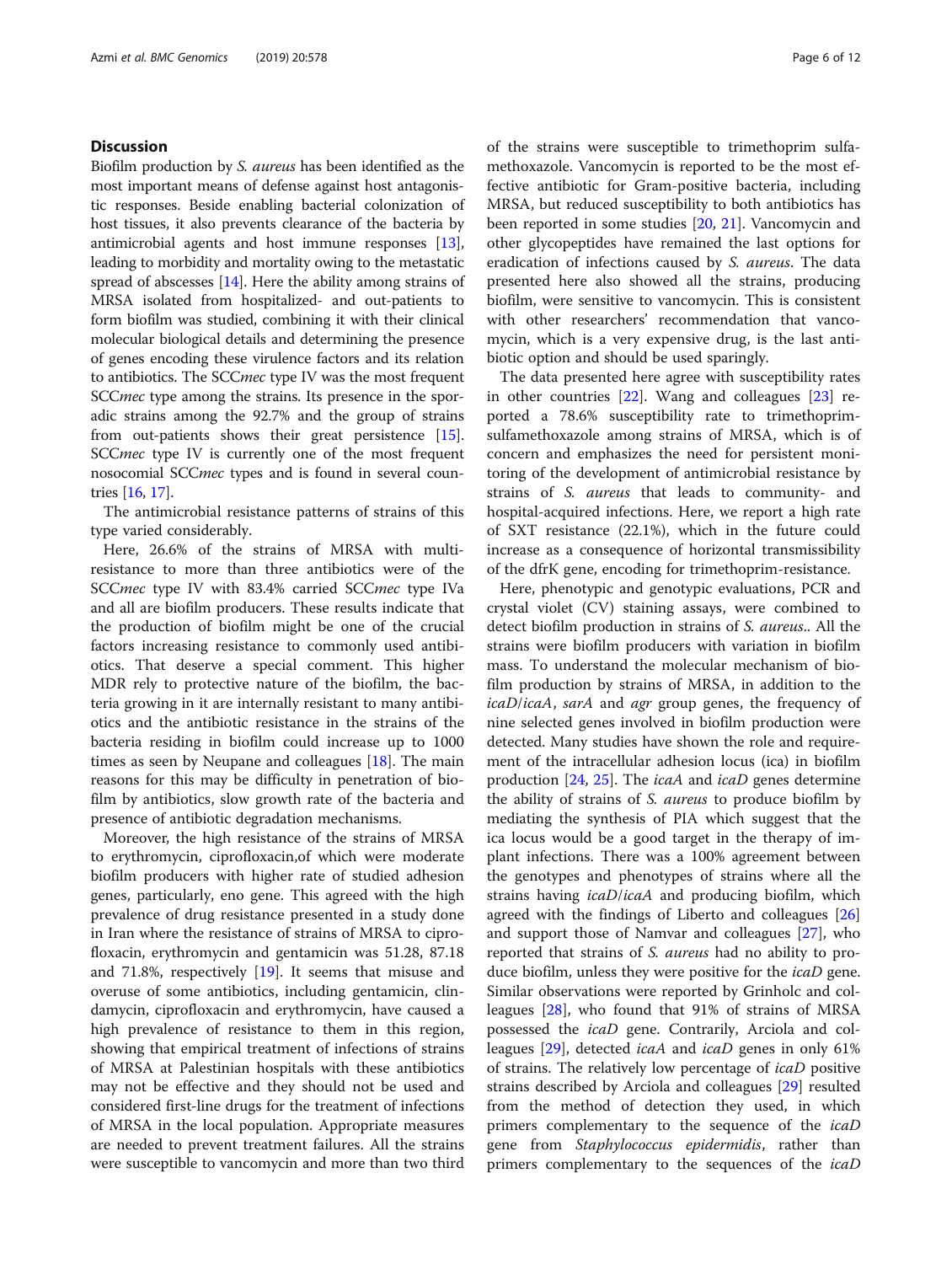and icaA genes from S. aureus were used. There was no difference in the distribution of the ica genes in strongly and weakly virulent strains, which agreed with the findings of others [[5,](#page-9-0) [30](#page-10-0), [31](#page-10-0)]. The PIA mediates intercellular adherence and accumulation of multilayer biofilms. In our study the ica operon was present in all MRSA strains but strains differed in biofilm mass. It is suggested that these strains also used other systems to form biofilm such as protein A (SpA) or fibronectin binding proteins.

Other contradictory published data stated that some strains, in spite of the presence of the ica locus, do not produce biofilm [\[25](#page-10-0)]. Recently, it has become evident that the presence of PIA is not essential for the production of biofilm in many strains of MRSA [\[32](#page-10-0)].

The ability to produce biofilm varied among the strains of MRSA and also greatly among the other different genotypes of S. aureus where an increasing number of different adhesion molecules have been found. The frequency of eno, clfA/clfB, fnbA, ebps, fib, cna, and fnbB genes was found to be 94.8, 80.2, 78.2, 76.2, 62.2, 39.9 and 29.0%, respectively (Table [2\)](#page-3-0). While in other studies [[33](#page-10-0)], showed the frequency of eno, clfA/clfB, fnbA, ebps, fib, cna and fnbB genes in strains of MRSA was 79, 97, 64, 12, 76, 56, and 51%., respectively. Yang and colleagues [[34](#page-10-0)], showed the prevalence of genes associated with biofilm in the ST59-SCCmec IV-t437 clone were icaA (100.0%), icaD (97.3%), fnbpA (100.0%), fnbpB (0), clfA (100%), clfB (100%), cna (2.7%), bbp (0), ebpS (88.5%). This explains the discrepancies between studies, which is related to differences in the frequency of clones among different countries. The gene bap, whose protein was, probably, the first protein shown to have a role in biofilm production in S. aureus, was not tracked in our study. It is said to be absent in all strains, which agrees with the study by Serray and colleagues  $[35]$  $[35]$  $[35]$ . However, the absence of  $bap$  indicates that the ica-dependent mechanism, might be primarily responsible for adhesion and biofilm production in strains as suggested by Vautor and colleagues [\[36](#page-10-0)].

The *fnbA* and *fnbB* genes appear to be essential to the invasion and adhesion of bacteria and might be correlated with their biofilm-producing ability. In this study, a low percentage (29.0%) of occurrence of the fnbB gene was observed.

However, Arciola and colleagues [\[29](#page-10-0)], found a high occurrence of this gene (99.5%). This could partly be ascribed to the different region of the locus analyzed by the couple of primers. However, the fnbA gene was detected in 76.2% of the strains, which is similar to what was observed by Ikawaty and colleagues [\[28\]](#page-10-0). There is a significant difference between strains from blood and those from wounds regarding the presence of the *fnbB* gene. About a third of the strains (35.9%) from wounds carried the gene. However, only 14.7% of the strains from blood carried the *fnbB* gene. A comparative analysis between strains of MRSA and strains of MSSA showed that the fnbpA gene was more likely to be present in strains of MRSA whereas the fnbB gene was more likely to be present in strains of MSSA [[34](#page-10-0)]. However, other studies did not find a correlation between methicillin resistance and the prevalence of genes associated with biofilm [[37](#page-11-0)]. This disagreement may be owing to the specific clonal complexes of strains that might contain an exclusive combination of surface-associated and regulatory genes [\[38\]](#page-11-0).

This study indicated that the *clfA* and the *clfB* genes were present in 82.7% of the strains and constituted the bound coagulase of S. aureus. This study showed that the strains from all sources except urine (43.5%) had a high percentage of, both, the *clfA* and the *clfB* genes.

Elastin is the main component of elastic fibers, which are proteins that provide strength and flexibility to connective tissue and is highly expressed in the lung, skin and blood vessels and widely expressed at low levels in most mammalian tissues [\[39](#page-11-0)]. Elastin binding protein of S. aureus (EbpS), said to facilitate binding of bacteria to elastin rich host, extracellular cell matrix (ECM) [\[40\]](#page-11-0). EbpS is a cell-surface molecule the mediates binding of a bacterial cell to soluble elastin peptides and tropoelastin [\[39\]](#page-11-0). The presence of the ebpS gene was found in 76.2% of the strains studied here. Another gene, shown to have a crucial role in binding to extracellular matrix, fibrinogen (fib), was also detected in 62.2% of the strains. This agreed with the findings of Pereyra and colleagues [\[41\]](#page-11-0) who reported higher percentages of 90 and 71.7%, respectively. This contradicted the findings of  $[35]$  $[35]$  $[35]$ , where the *fib* and *ebpS* genes were detected at a rates of 5.66 and 9.34% of strains. The difference in the prevalence of these genes is probably owing to the distribution of variants of the genotype of S. aureus in different countries. The incidence of cna was 39.9% in the strains of MRSA studied here. This agreed with the findings of Nashev and colleagues in Italy [[36](#page-10-0)], and in Bulgaria [\[29\]](#page-10-0), who reported of similar rates of 46.7% and occurrence of this gene (11.32%) was reported by serray and colleagues [\[35\]](#page-10-0).

The expression of several virulence factors of *S. aureus* was shown to be controlled by certain genetic loci, particularly, the staphylococcal accessory regulator, which consists of the sarA gene and accessory gene regulator (*agr*) locus (Jarraud et al., 2002). In studies done by other colleagues [[42](#page-11-0)–[44\]](#page-11-0) all their strains of MRSA harboring the *icaADBC* genes were positive for the sarA gene, which was contradicted by this study.

The *ica* genes are regulated by multiple genes such as the sarA, and agr genes. They might interact with each other and regulate biofilm production. The sarA gene has an effect on many virulence genes of S. aureus and appears to be a master controller of biofilm production, promoting synthesis of fibronectin and fibrinogen binding proteins and also toxins for tissue spread while repressing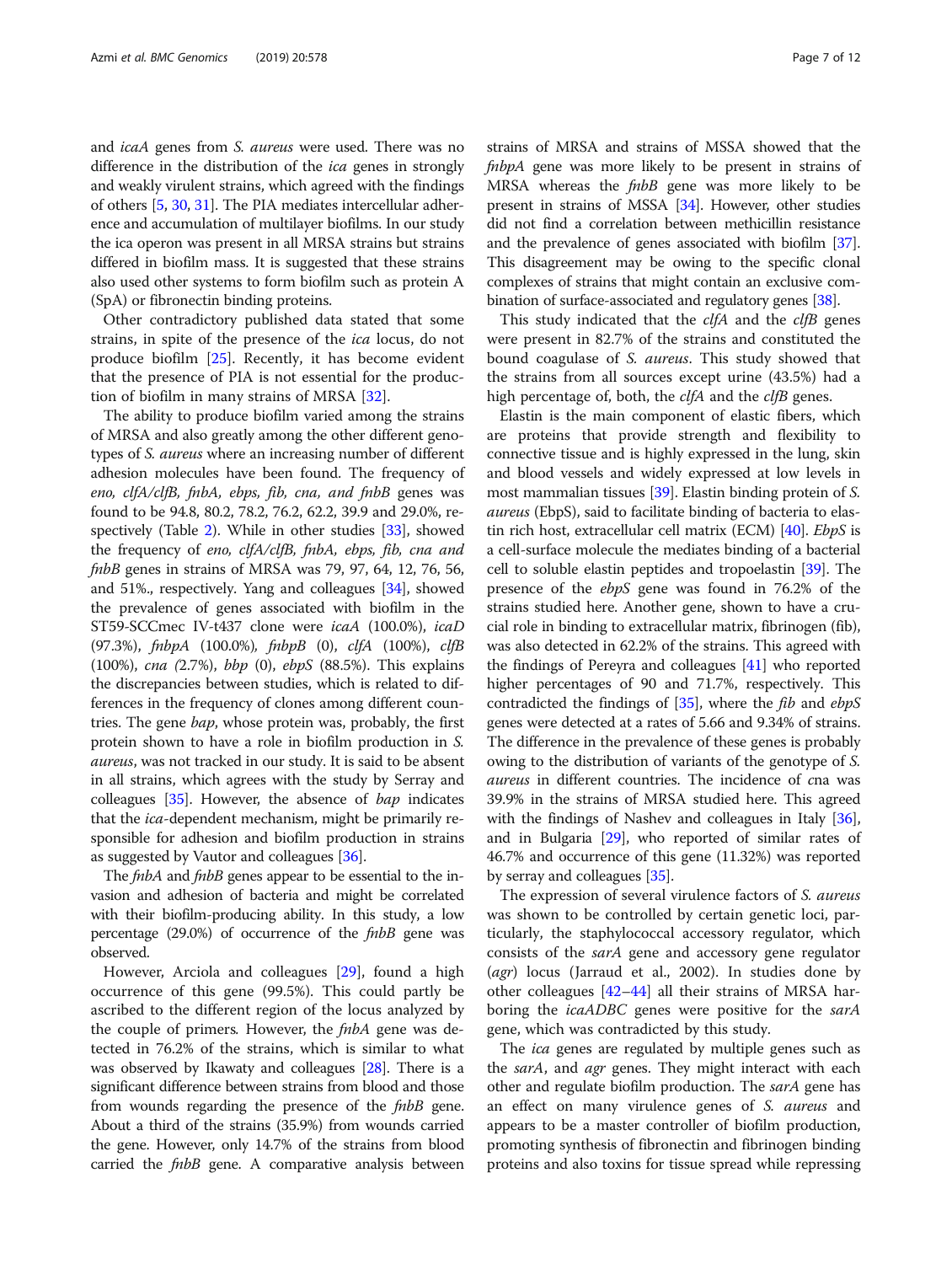expression of protein A and the four major extracellular proteases governed by the SspA, SspB, Aur, and ScpA genes [[2](#page-9-0), [45\]](#page-11-0). Here, about two third of the strains genotypically possessed the sarA gene and phenotypically produced biofilm and the fnbB gene was common among strains that were strong producers of biofilm (34.6%) suggesting the importance of PIA-independent biofilm production in these strains. Interestingly in this study, a higher rate of the strains of MRSA possessed the *fnbA*, *fnbB* and the *fib* gene which were also positive for the sarA gene.

Different levels of sarA expression in clinical isolates of S. aureus have been related to differences in extracellular protease production  $[46]$  $[46]$  and that sarA can directly and positively regulate levels of fnbA transcription [\[47](#page-11-0)]. On the other hand, Pozzi and colleagues [[48](#page-11-0)] reported that biofilm production in strains of MSSA mainly occurs via PIA synthesis while in strains of MRSA it is related more to adhesion owing to the *fnbB* gene. So further investigation and studies are needed.

Strains producing biofilm have a very high tendency to exhibit antimicrobial multidrug resistance. However, 46.9% of the strains with the sarA gene were MDR, and more than halfwere shown to be resistant to erythromycin, ciprofloxacin, clindamycin and gentamycin This makes sarA an attractive target for antimicrobial drug development [[49](#page-11-0), [50\]](#page-11-0). Surprisingly, most of the isolates from wounds and pus were sarA positive.

To date, strains of S. aureus have been classified into four main groups, agr -I to agr-IV, according to differences in their agr genes, (Jarraud et al., 2002). The central role of the agr-encoded quorum-sensing system in the regulation of virulence makes it an attractive target for antimicrobial drug development. However, mutations in the *agr* gene or interference with *agr* gene activity by a crossinhibiting *agr* pheromone can promote the production of colonization factors like MSCRAMMs and biofilm development  $[6]$ . All four *agr* groups were found among the strains studied here, with agr group I in large proportion and more than half of the samples from wounds belonged to this group.

Previous studies also found the *agr* group I to be the predominant type [\[51](#page-11-0)]. Here, 14.5%strains could not be typed by the same method, possibly, owing to a deletion in the agr locus. It is noteworthy that the strains in *agr* group III had a greater number of the fnbA, ebps, cna, eno and fib genes, and most of the toxin producing strains also belonged to *agr* group III while the strains in *agr* group-I had a greater number of *fnbB*, *clfA* and *clfB*. Regarding the relationship between *agr* group-III and biofilm production, the data revealed that strains belonging to agr group-III had a greater number of weak and moderate producers of biofilm compared to those belonging to agr group-I, which, interestingly, had more and stronger biofilm-producing strains. Also, the strains belonging to agr group-III had higher antibiotic

resistance to erythromycin and clindamycin compared to those belonging to *agr* group-I, which carried a greater number of strains resistant to ciprofloxacin (58.2%), gentamycin (27.6%) and SXT (19.4%). The presence of the combination of genes studied here, where 3.9% of the strains possessed all the genes examined and including the icaA and icaD genes, could mean that they might have a selective advantage, e. g. a good genetic capacity for adherence and better colonization of hosts. Moreover, the coexistence of icaA, icaD, agr and sarA and eight MSCRAMM genes in 11.7%of the strains agree with the findings of Tristan and colleagues [\[52](#page-11-0)]. The most common biofilm gene combination among the strains of MRSA was that of agr, sarA, eno, clfA/clfB, fnbA, ebps and fib genes. The mechanism of multidrug resistance is said to result from close cell to cell contact in the biofilm that makes the transfer of plasmids containing MDR genes among them easier, which limits the therapeutic options, creating an economic and social burden to the healthcare system. Biofilm development is a very complicated process that involves numerous factors. The present survey study is a first step. It provides preliminary results for further detailed future studies. One limitation of the study, is the inability to use control S. aureus strains that lack each of the gene tested in this study. Mutants defective in either; IcaA, IcaD, agr, saR, each of the genes that code for the MSCRAAM proteins. This way, biofilm development by the mutant would be measured directly to that produced by the tested isolates.

# Conclusion

The present study revealed that MRSA strains isolated from clinical materials from hospitalized patients produced biofilm and possessed *icaA* and *icaD* genes, with differed biofilm mass, indicating that these strains may also use other system to form biofilm. The high rate of biofilm production among the strains of S. aureus and high rate of drug resistance among the biofilm producing strains, detection of biofilm adhesion genes indicating staphylococcal virulence markers and showing that the burden of MRSA in the Palestinian West Bank region was high. Further, clinical strains of *S. aureus* and the ability of several strains of MRSA to produce biofilm in the absence of sarA and agr genes needs further investigation to clarify the mechanism underlying the production of biofilm independent of the activity of the sarA and agr genes. On the basis of the antimicrobial susceptibility testing, aworrisome increase in erythrocyte and ciprofloxacin resistance was observed, which deserves future attention.

# Methods

#### Clinical strains

A Total of 248 strains of MRSA were isolated from patients admitted to four Palestinian hospitals located in, Jerusalem, Ramallah, Bethlehem and Nablus. The study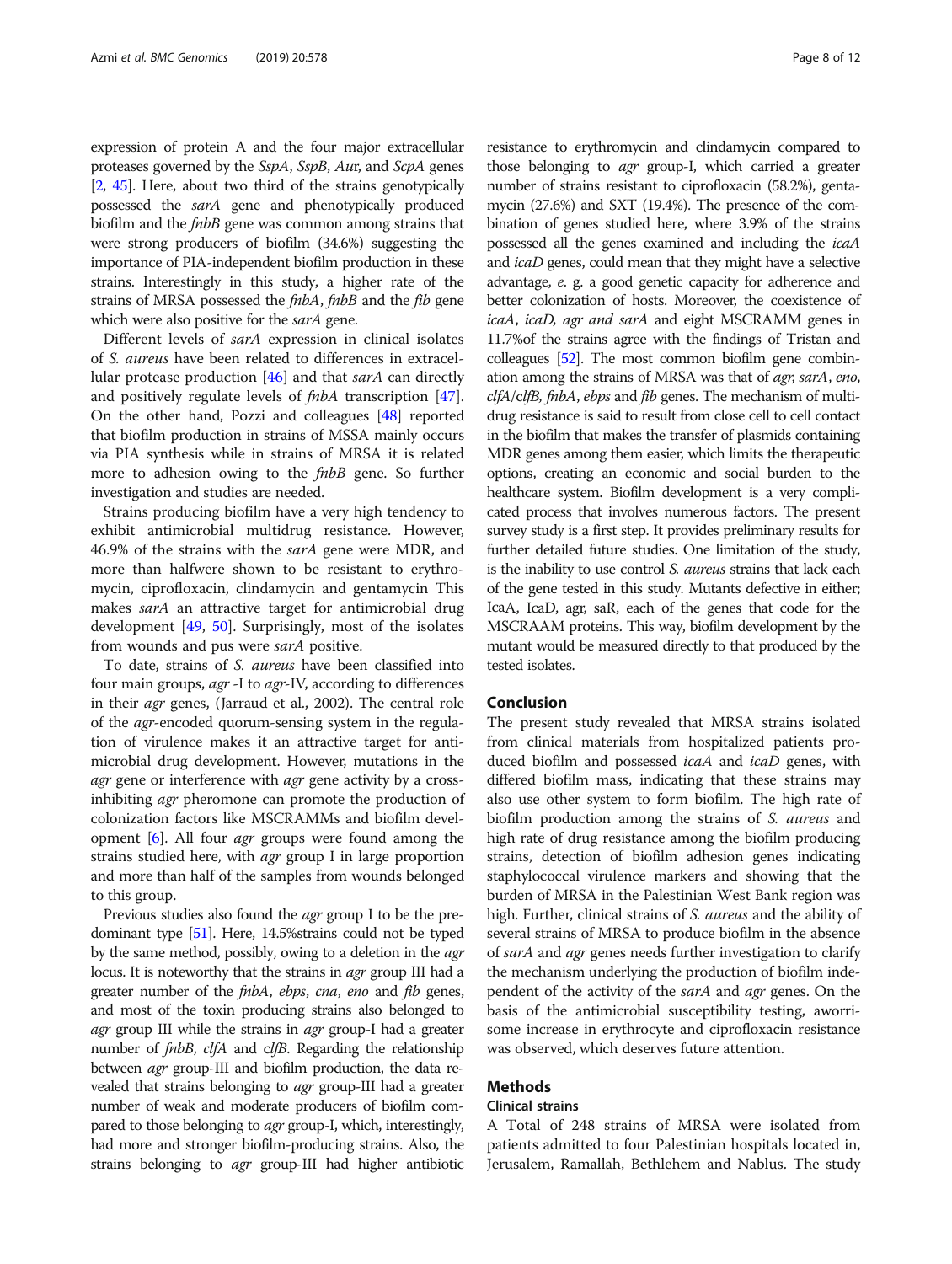period was between November 2015 and April 2018. Most came from the Al-Makassed Islamic Charitable Society Hospital in Jerusalem. MRSA ATCC 4300 and S. epidermidis ATCC 12228 were reference strains provided by Dr. Adham abu Taha of the Palestinian Al Najah University. All the strains were stored at − 80 °C in brain-heart infusion (BHI) (Himedia, Mumbai, India) plus 25% glycerol (EMPROVE, Darmstadt, Germany). This study was approved by the Research Ethical Committee of Al-Quds University. Written and informed consents were sent for the participating hospitals and clinics.

# Identification of isolates

All isolates were identified by classic microbiological methods: colony morphology; mannitol fermentation; Gram staining, catalase test; coagulase test. Antibiotic susceptibility was determined by the disc-diffusion method (Oxoid, Basingstoke, UK).

The antibiotics used in this study were cefoxitin  $(30 \mu g)$ , penicillin (10 U), amoxicillin/clavulanic acid (10 μg), ceftriaxone (30 μg), meropenem (10 μg), erythromycin (15 μg), ciprofloxacin (5 μg), clindamycin (10 μg), gentamicin (10 μg), SXT (25 μg) and vancomycin (30 μg). Apart from β-lactam, multi drug resistance (MDR) for MRSA was defined as resistance to at least three of the antimicrobial agents.

Isolates were classified as susceptible or resistant to methicillin according to the criteria of the Performance Standards for Antimicrobial Susceptibility Testing (2002). Methicillin resistant strains of S. aureus were detected by the disk-diffusion method, using a cefoxitin (FOX) disk (30 μg) on Mueller-Hinton agar plates according to the Clinical Laboratory Standards Institute (CLSI) guidelines [[53](#page-11-0)]. An infection was considered healthcare-associated if the date of the infection occurred on or after the third day of admission to an inpatient facility.

# Genomic DNA extraction

Genomic DNA was extracted from overnight fresh cultures on Trypticase Soy Broth (TSB), using either a 'Nucleospin' DNA extraction kit (Macherey-Nagel, Germany) [[54](#page-11-0)] or a Presto Mini gDNA Bacteria Kit (Geneaid).

## Molecular typing

# Detection of the mecA gene and SCCmec typing by PCR

The *mecA* gene and *femA* endogenous control gene were amplified in the same reaction. The primers used to amplify the mecA gene were mecA1F (5′-GTAGAAATGACTGAA CGTCCGATAA-3′) and mecA2R (5′-CCAATTCCACAT TGTTTCGGTCTAA-3′) [\[16\]](#page-10-0). The primers used to amplify the femA gene were femA GFEMAR-1(5′-AAAAAAGCA-CATAACAAGCG-'3) and femA GFEMAR-2 (5'-GATAAA GAAGAAACCAGCAG-'3) [[55](#page-11-0)]. Each reaction used 1 μM of each primer and 2 μl of DNA, and was performed in

Thermo Scientific Reddy Mix PCR mater Mix conc 2X in a final volume of 25 μl. The thermal cycling program for detecting both genes was: one cycle of initial denaturation at 95 °C for 15 min; 34 cycles of denaturation at 95 °C for 30 s; annealing at 58 °C for 30 s; extension at 72 °C for 1 min; a final extension at 72 °C for 5 min.

The amplified products (femA: 132 bp and mecA: 310 bp) were resolved in a 2.5% agarose gel. The fragments were stained with ethidium bromide and visualized and photographed using a gel documentation system. A 100 bp ladder was run as a molecular weight marker. Isolates that were confirmed to be methicillin sensitive by the disk diffusion method and then by the absence of the mecA gene were excluded from this study.

Exposing the existence of SCCmec types and subtypes I, II, III, IVa, IVb, IVc, IVd, and V of all the isolates of MRSA was done by the multiplex PCR assay described by Boye and colleagues [[56\]](#page-11-0), which used 9 pairs of primers that are unique and specific for the above mentioned SCCmec types and subtypes. Exposing the existence of SCCmec subtype IV was done by the multiple PCR assay described by Zhang et al. [[57](#page-11-0)]. Isolates unable to be typed were designated NT. Amplification was performed as described by Hadyeh and colleagues (2019).

# Detection of biofilm genes

Simplex and multiplex PCRs were used to detect the following genes in all the isolates of MRSA: bap (encoding biofilm-associated protein); ebpS (encoding elastinbinding protein); eno (encoding laminin-binding protein); *fib* (encoding fibrinogen-binding protein); *fnbA* (encoding fibronectin-binding protein A); fnbB (encoding fibronectin-binding protein B); *clfA and clfB* (encoding clumping factors A and B); *cna* (encoding collagenbinding protein). The specific primers and PCR thermal profiles used for these genes were as described by others [[3,](#page-9-0) [35,](#page-10-0) [52\]](#page-11-0). The amplified products cna: 423 bp; ebpS: 652 bp; eno: 302 bp; fnbA: 127 bp; fnbB: 524 bp; fib: 404 bp; *bap*: 971 bp; *clfA*: 292 bp and *clfB*: 205 bp were resolved in a 2.5% agarose gels.

## Detection of icaD and icaA genes

The presence of *icaD* DNA was detected as described by Gowrishankar and colleagues [\[58\]](#page-11-0). The specific forward primer was icaD (5'ATG GTC AAG CCC AGA CAG AG3′) and the specific reverse primer was icaD (5'CGT GTT TTC AAC ATT TAA TGC AA3'). For icaD-negative strains, detection of the *icaA* gene was done using the forward primer icaAF (5'ACA CTT GCT GGC GCA GTC AA 3') and reverse primer *icaAR* (5'TCTGGAACCAA-CATCCAACA3') as proposed by [\[30\]](#page-10-0). The icaD and icaA genes were amplified by a PCR to generate 188 bp and 198 bp fragments, respectively.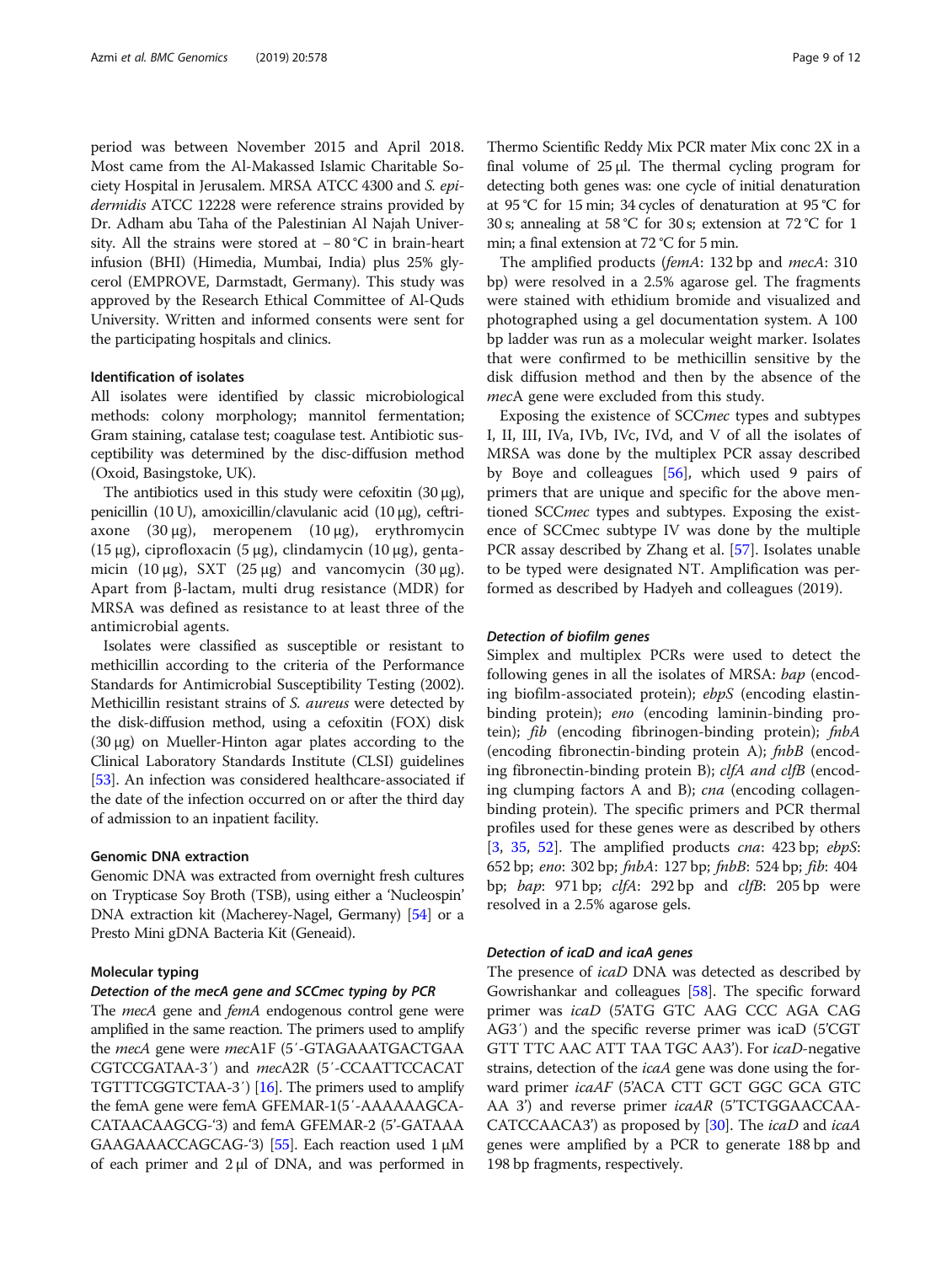# <span id="page-9-0"></span>Determination of agr group and sarA gene

The agr typing was done by a multiplex-PCR to determine the agr allele types I to IV, using the agr group specific primers and amplification conditions as described by [[30](#page-10-0)]. The *agr* system groups were classified based on the hypervariable domain of the agr locus and their responding receptors separated into four major agr groups. Pan-agr, corresponding to the conserved sequences of agrB, was used in all the reactions.

Based on the *agr* locus polymorphism, four reverse primers were used, each specific for the amplification of a single *agr* group. The *agr* groups were identified by amplicon size: 440 bp for agr I; 572 bp for agr II; 406 bp for agr III; 588 bp for agr IV.

SarA DNA was detected, using the forward primer sarAF (5'CCCAGAAATACA ATCACTGTG'3) and reverse primer sarAR (5′ AGTGCCATTAGTGCAAAACC'3) as described by Gowrishankar and colleagues [[58](#page-11-0)], which produced an amplicon of 720 bp.

# Biofilm formation assay

The isolates of MRSA were tested for biofilm formation. The assay was performed in polystyrene 96-well microtiter plates that had flat-bottomed wells that were stained with crystal violet according to Stepanovic and colleagues [[59](#page-11-0)]. Staphylococcus epidermidis ATCC 12228, and MRSA ATCC 43300 were used as biofilm-producing controls. Trypticase soy broth medium was used as a negative control to determine background OD. The microtiter plate method was done as described by Atshan and colleagues [[60](#page-11-0)]. The amount of biofilm formed was estimated by reading the optical density (OD) at 570 (630) nm and recording the absorbance using a microplate reader (RT-2100C, Rayto, IVD). The average OD value of each triplicate of experimental samples and negative controls was calculated. Biofilm formation was separated into four categories according to  $[19]$ : 1, ODs  $\le$  ODc = no biofilm produced, therefore a non-producer; 2,  $ODc \leq ODs \leq 2 \times$ ODc = weak biofilm produced, therefore a weak producer; 3,  $2 \times$  ODc  $\le$  ODs  $\le$  4  $\times$  ODc = moderate biofilm produced, therefore a moderate producer;  $4$ ,  $4 \times$  ODc  $<$  ODs = strong biofilm produced, therefore a strong producer, where  $ODc = OD$  of the negative control and  $ODs = OD$  of the experimental samples.

# Statistical analysis

Data analysis was done using SPSS software version 20.0 (IBM, Armonk, USA). Pearson's chi-square was used in the statistical analysis. A P value less than 0.05 was considered statistically significant.

#### Abbreviations

BURP: Based upon Repeat Pattern; CA-MRSA: Community-associated Methicillin Resistant Staphylococcus aureus; clfA and clfB: Clumping factors A and B.; ebpS: Elastin binding protein; eno: Laminin binding protein;

fib: Fibrinogen binding protein; fnbA and fnbB: Fibronectin binding proteins A and B; MDR: Multi-drug resistant; MRSA: Methicillin resistant Staphylococcus aureus; PCR: Polymerase chain reaction; PVL: Panton–Valentine leucocidin; sarA: Staphylococcal accessory regulator; Cna: Collagen-binding protein; SCCmec: Staphylococcal chromosome cassette mec

#### Acknowledgements

The authors thank all members of staff of the Department of Microbiology at the Al Makassed Hospital and Al Helal hospital, who helped isolate the strains used in this study. We also thank Ms. Etaf Hadyeh in sample preparation and Dr. Lionel Schnur for proofreading and revising our manuscript. This work was supported by MERC (M33-014).

#### Availability of data and material

All relevant materials and data supporting the findings of this study are. contained within the manuscript. Raw data can be requested from the. corresponding author.

#### Authors' contributions

KA was involved in all aspects of research design, implementation, sample collection and writing the manuscript. WQ participated in the sample analysis. ZA contributed to the manuscript revision and overall support of this study. All authors read and approved the final manuscript.

#### Funding

This study was supported financially by grant MERC (M33–014). The funders had no role in the design of the study and collection, analysis, or interpretation of data or in writing the manuscript.

#### Ethics approval and consent to participate

The study was approved by the Research Ethical Committee at Al-Quds University. Written and informed consents were sent for the participating hospitals and clinics.

#### Consent for publication

Not applicable.

#### Competing interests

All authors declare that they have no conflict of interest.

#### Author details

<sup>1</sup> Biochemistry and Molecular Biology Department, Al-Quds Nutrition and Health Research Institute, Faculty of Medicine, Al-Quds University, Abu Deis, The West Bank, Palestine. <sup>2</sup>Al-Quds Public Health Society, Jerusalem, Palestine. <sup>3</sup>Faculty of Medicine, Al-Quds Nutrition and Health Research Institute, Al-Quds University, Abu-DeisP.O. Box 20760, The West Bank, Palestine.

# Received: 6 February 2019 Accepted: 24 June 2019 Published online: 12 July 2019

#### References

- Lister JL, Horswill AR. Staphylococcus aureus biofilms: recent developments in biofilm dispersal. Front Cell Infect Microbiol. 2014;4:178. [https://doi.org/10.](https://doi.org/10.3389/fcimb.2014.00178) [3389/fcimb.2014.00178](https://doi.org/10.3389/fcimb.2014.00178) PubMed PMID: [25566513;](https://www.ncbi.nlm.nih.gov/pubmed/25566513) PubMed Central PMCID: [PMCPMC4275032.](https://www.ncbi.nlm.nih.gov/pubmed/PMCPMC4275032)
- 2. Cheung AL, Bayer AS, Zhang G, Gresham H, Xiong YQ. Regulation of virulence determinants in vitro and in vivo in Staphylococcus aureus. FEMS Immunol Med Microbiol. 2004;40(1):1–9 PubMed PMID: [14734180.](https://www.ncbi.nlm.nih.gov/pubmed/14734180)
- 3. Vancraeynest D, Hermans K, Haesebrouck F. Genotypic and phenotypic screening of high and low virulence Staphylococcus aureus isolates from rabbits for biofilm formation and MSCRAMMs. Vet Microbiol. 2004;103(3–4): 241–7. <https://doi.org/10.1016/j.vetmic.2004.09.002> PubMed PMID: [15504595](https://www.ncbi.nlm.nih.gov/pubmed/15504595).
- 4. Mohamed JA, Huang DB. Biofilm formation by enterococci. J Med Microbiol. 2007;56(Pt 12):1581–8. <https://doi.org/10.1099/jmm.0.47331-0> PubMed PMID: 18033823.
- 5. Rohde H, Burandt EC, Siemssen N, Frommelt L, Burdelski C, Wurster S, et al. Polysaccharide intercellular adhesin or protein factors in biofilm accumulation of Staphylococcus epidermidis and Staphylococcus aureus isolated from prosthetic hip and knee joint infections. Biomaterials. 2007;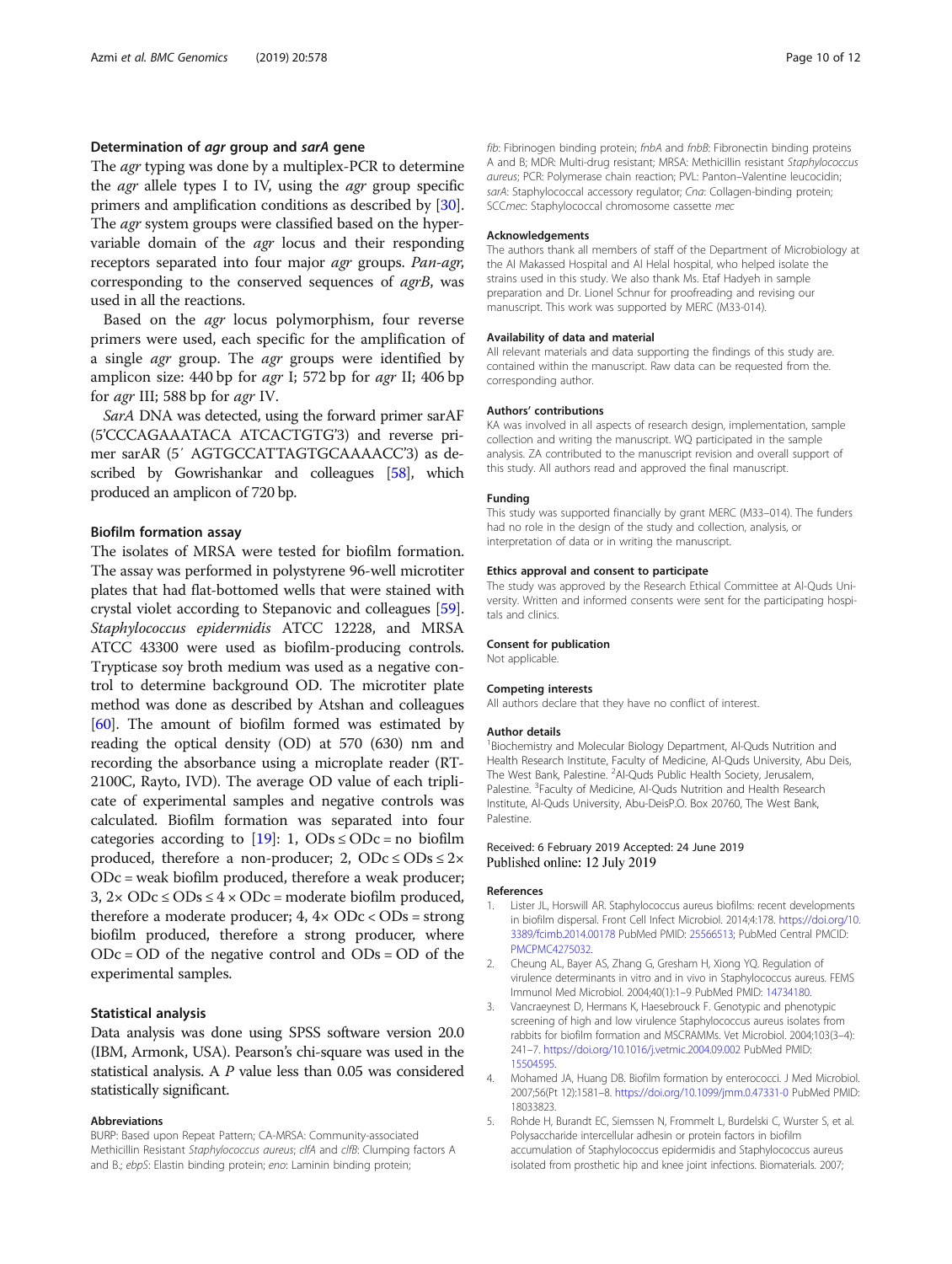<span id="page-10-0"></span>28(9):1711–20. <https://doi.org/10.1016/j.biomaterials.2006.11.046> PubMed PMID: [17187854](https://www.ncbi.nlm.nih.gov/pubmed/17187854).

- 6. Fitzpatrick F, Humphreys H, O'Gara JP. The genetics of staphylococcal biofilm formation--will a greater understanding of pathogenesis lead to better management of device-related infection? Clin Microbiol Infect. 2005; 11(12):967–73. <https://doi.org/10.1111/j.1469-0691.2005.01274.x> PubMed PMID: [16307550](https://www.ncbi.nlm.nih.gov/pubmed/16307550).
- 7. Fitzpatrick F, Humphreys H, O'Gara JP. Evidence for icaADBC-independent biofilm development mechanism in methicillin-resistant Staphylococcus aureus clinical isolates. J Clin Microbiol. 2005;43(4):1973–6. [https://doi.org/10.](https://doi.org/10.1128/JCM.43.4.1973-1976.2005) [1128/JCM.43.4.1973-1976.2005](https://doi.org/10.1128/JCM.43.4.1973-1976.2005) PubMed PMID: [15815035;](https://www.ncbi.nlm.nih.gov/pubmed/15815035) PubMed Central PMCID: [PMCPMC1081404](https://www.ncbi.nlm.nih.gov/pubmed/PMCPMC1081404).
- 8. Seo YS, Lee DY, Rayamahji N, Kang ML, Yoo HS. Biofilm-forming associated genotypic and phenotypic characteristics of Staphylococcus spp. isolated from animals and air. Res Vet Sci. 2008;85(3):433–8. [https://doi.org/10.1016/j.](https://doi.org/10.1016/j.rvsc.2008.01.005) [rvsc.2008.01.005](https://doi.org/10.1016/j.rvsc.2008.01.005) PubMed PMID: [18342346.](https://www.ncbi.nlm.nih.gov/pubmed/18342346)
- 9. Balamurugan P, Praveen Krishna V, Bharath D, Lavanya R, Vairaprakash P, Adline Princy S. Staphylococcus aureus quorum regulator SarA targeted compound, 2-[(Methylamino)methyl] phenol inhibits biofilm and Down-regulates virulence genes. Front Microbiol. 2017;8:1290. <https://doi.org/10.3389/fmicb.2017.01290> PubMed PMID: [28744275](https://www.ncbi.nlm.nih.gov/pubmed/28744275); PubMed Central PMCID: [PMCPMC5504099.](https://www.ncbi.nlm.nih.gov/pubmed/PMCPMC5504099)
- 10. Boles BR, Horswill AR. Agr-mediated dispersal of Staphylococcus aureus biofilms. PLoS Pathog. 2008;4(4):e1000052. [https://doi.org/10.1371/journal.](https://doi.org/10.1371/journal.ppat.1000052) [ppat.1000052](https://doi.org/10.1371/journal.ppat.1000052) PubMed PMID: [18437240;](https://www.ncbi.nlm.nih.gov/pubmed/18437240) PubMed Central PMCID: [PMCPMC2329812.](https://www.ncbi.nlm.nih.gov/pubmed/PMCPMC2329812)
- 11. Shopsin B, Gomez M, Montgomery SO, Smith DH, Waddington M, Dodge DE, et al. Evaluation of protein a gene polymorphic region DNA sequencing for typing of Staphylococcus aureus strains. J Clin Microbiol. 1999;37(11): 3556–63 PubMed PMID: 10523551; PubMed Central PMCID: PMCPMC85690.
- 12. Geisinger E, Chen J, Novick RP. Allele-dependent differences in quorumsensing dynamics result in variant expression of virulence genes in Staphylococcus aureus. J Bacteriol. 2012;194(11):2854–64. [https://doi.org/10.](https://doi.org/10.1128/JB.06685-11) [1128/JB.06685-11](https://doi.org/10.1128/JB.06685-11) PubMed PMID: [22467783;](https://www.ncbi.nlm.nih.gov/pubmed/22467783) PubMed Central PMCID: [PMCPMC3370610.](https://www.ncbi.nlm.nih.gov/pubmed/PMCPMC3370610)
- 13. Foster TJ. Immune evasion by staphylococci. Nat Rev Microbiol. 2005;3(12): 948–58. <https://doi.org/10.1038/nrmicro1289> PubMed PMID: [16322743.](https://www.ncbi.nlm.nih.gov/pubmed/16322743)
- 14. Edwards AM, Bowden MG, Brown EL, Laabei M, Massey RC. Staphylococcus aureus extracellular adherence protein triggers TNFalpha release, promoting attachment to endothelial cells via protein a. PLoS One. 2012;7(8):e43046. <https://doi.org/10.1371/journal.pone.0043046> PubMed PMID: [22905199](https://www.ncbi.nlm.nih.gov/pubmed/22905199); PubMed Central PMCID: [PMCPMC3419684](https://www.ncbi.nlm.nih.gov/pubmed/PMCPMC3419684).
- 15. Biber A, Abuelaish I, Rahav G, Raz M, Cohen L, Valinsky L, et al. A typical hospital-acquired methicillin-resistant Staphylococcus aureus clone is widespread in the community in the Gaza strip. PLoS One. 2012;7(8):e42864. <https://doi.org/10.1371/journal.pone.0042864> PubMed PMID: [22916171](https://www.ncbi.nlm.nih.gov/pubmed/22916171); PubMed Central PMCID: [PMCPMC3420888](https://www.ncbi.nlm.nih.gov/pubmed/PMCPMC3420888).
- 16. Geha DJ, Uhl JR, Gustaferro CA, Persing DH. Multiplex PCR for identification of methicillin-resistant staphylococci in the clinical laboratory. J Clin Microbiol. 1994;32(7):1768–72 PubMed PMID: 7929772; PubMed Central PMCID: PMCPMC263789.
- 17. Klevens RM, Morrison MA, Fridkin SK, Reingold A, Petit S, Gershman K, et al. Community-associated methicillin-resistant Staphylococcus aureus and healthcare risk factors. Emerg Infect Dis. 2006;12(12):1991–3. [https://doi.org/10.3201/eid1212.](https://doi.org/10.3201/eid1212.060505) [060505](https://doi.org/10.3201/eid1212.060505) PubMed PMID: [17326962;](https://www.ncbi.nlm.nih.gov/pubmed/17326962) PubMed Central PMCID: [PMCPMC3291355](https://www.ncbi.nlm.nih.gov/pubmed/PMCPMC3291355).
- 18. Neupane S, Pant ND, Khatiwada S, Chaudhary R, Banjara MR. Correlation between biofilm formation and resistance toward different commonly used antibiotics along with extended spectrum beta lactamase production in uropathogenic Escherichia coli isolated from the patients suspected of urinary tract infections visiting Shree Birendra hospital, Chhauni, Kathmandu, Nepal. Antimicrob Resist Infect Control. 2016;5:5. [https://doi.org/10.1186/s13756-016-](https://doi.org/10.1186/s13756-016-0104-9) [0104-9](https://doi.org/10.1186/s13756-016-0104-9) PubMed PMID: [26885364;](https://www.ncbi.nlm.nih.gov/pubmed/26885364) PubMed Central PMCID: [PMCPMC4754952](https://www.ncbi.nlm.nih.gov/pubmed/PMCPMC4754952).
- 19. Ohadian Moghadam S, Pourmand MR, Aminharati F. Biofilm formation and antimicrobial resistance in methicillin-resistant Staphylococcus aureus isolated from burn patients, Iran. J Infect Dev Ctries., PubMed PMID: [25500648.](https://www.ncbi.nlm.nih.gov/pubmed/25500648) 2014;8(12):1511–7. <https://doi.org/10.3855/jidc.5514>.
- 20. Azimian A, Havaei SA, Fazeli H, Naderi M, Ghazvini K, Samiee SM, et al. Genetic characterization of a vancomycin-resistant Staphylococcus aureus isolate from the respiratory tract of a patient in a university hospital in northeastern Iran. J Clin Microbiol. 2012;50(11):3581–5. [https://doi.org/10.](https://doi.org/10.1128/JCM.01727-12) [1128/JCM.01727-12](https://doi.org/10.1128/JCM.01727-12) PubMed PMID: [22933598;](https://www.ncbi.nlm.nih.gov/pubmed/22933598) PubMed Central PMCID: [PMCPMC3486207.](https://www.ncbi.nlm.nih.gov/pubmed/PMCPMC3486207)
- 21. Shekarabi M, Hajikhani B, Salimi Chirani A, Fazeli M, Goudarzi M. Molecular characterization of vancomycin-resistant Staphylococcus aureus strains isolated from clinical samples: a three year study in Tehran, Iran. PLoS One. 2017;12(8):e0183607. <https://doi.org/10.1371/journal.pone.0183607> PubMed PMID: [28854219](https://www.ncbi.nlm.nih.gov/pubmed/28854219); PubMed Central PMCID: [PMCPMC5576738.](https://www.ncbi.nlm.nih.gov/pubmed/PMCPMC5576738)
- 22. Askari E, Soleymani F, Arianpoor A, Tabatabai SM, Amini A, Naderinasab M. Epidemiology of mecA-methicillin resistant Staphylococcus aureus (MRSA) in Iran: a systematic review and meta-analysis. Iran J Basic Med Sci. 2012; 15(5):1010–9 PubMed PMID: 23493646; PubMed Central PMCID: PMCPMC3586924.
- 23. Wang H, Liu Y, Sun H, Xu Y, Xie X, Chen M. In vitro activity of ceftobiprole, linezolid, tigecycline, and 23 other antimicrobial agents against Staphylococcus aureus isolates in China. Diagn Microbiol Infect Dis. 2008;62(2):226–9. [https://](https://doi.org/10.1016/j.diagmicrobio.2008.06.003) [doi.org/10.1016/j.diagmicrobio.2008.06.003](https://doi.org/10.1016/j.diagmicrobio.2008.06.003) PubMed PMID: [18653301.](https://www.ncbi.nlm.nih.gov/pubmed/18653301)
- 24. Martin-Lopez JV, Perez-Roth E, Claverie-Martin F, Diez Gil O, Batista N, Morales M, et al. Detection of Staphylococcus aureus clinical isolates harboring the Ica gene cluster needed for biofilm establishment. J Clin Microbiol. 2002;40(4):1569–70 PubMed PMID: [11923401;](https://www.ncbi.nlm.nih.gov/pubmed/11923401) PubMed Central PMCID: PMCPMC140324
- 25. Cramton SE, Gerke C, Schnell NF, Nichols WW, Gotz F. The intercellular adhesion (Ica) locus is present in Staphylococcus aureus and is required for biofilm formation. Infect Immun. 1999;67(10):5427–33 PubMed PMID: [10496925;](https://www.ncbi.nlm.nih.gov/pubmed/10496925) PubMed Central PMCID: PMCPMC96900.
- 26. Liberto MC, Matera G, Quirino A, Lamberti AG, Capicotto R, Puccio R, et al. Phenotypic and genotypic evaluation of slime production by conventional and molecular microbiological techniques. Microbiol Res. 2009;164(5):522–8. <https://doi.org/10.1016/j.micres.2007.04.004> PubMed PMID: [17928210](https://www.ncbi.nlm.nih.gov/pubmed/17928210).
- 27. Namvar AE, Asghari B, Ezzatifar F, Azizi G, Lari AR. Detection of the intercellular adhesion gene cluster (Ica) in clinical Staphylococcus aureus isolates. GMS Hyg Infect Control. 2013;8(1):Doc03. [https://doi.org/10.3205/](https://doi.org/10.3205/dgkh000203) [dgkh000203](https://doi.org/10.3205/dgkh000203) PubMed PMID: [23967389;](https://www.ncbi.nlm.nih.gov/pubmed/23967389) PubMed Central PMCID: PMCPMC3746602.
- 28. Grinholc M, Wegrzyn G, Kurlenda J. Evaluation of biofilm production and prevalence of the icaD gene in methicillin-resistant and methicillin-susceptible Staphylococcus aureus strains isolated from patients with nosocomial infections and carriers. FEMS Immunol Med Microbiol. 2007;50(3):375–9. <https://doi.org/10.1111/j.1574-695X.2007.00262.x> PubMed PMID: [17537178.](https://www.ncbi.nlm.nih.gov/pubmed/17537178)
- 29. Arciola CR, Baldassarri L, Montanaro L. Presence of icaA and icaD genes and slime production in a collection of staphylococcal strains from catheterassociated infections. J Clin Microbiol. 2001;39(6):2151–6. [https://doi.org/10.](https://doi.org/10.1128/JCM.39.6.2151-2156.2001) [1128/JCM.39.6.2151-2156.2001](https://doi.org/10.1128/JCM.39.6.2151-2156.2001) PubMed PMID: [11376050;](https://www.ncbi.nlm.nih.gov/pubmed/11376050) PubMed Central PMCID: [PMCPMC88104](https://www.ncbi.nlm.nih.gov/pubmed/PMCPMC88104).
- 30. Rohde H, Knobloch JK, Horstkotte MA, Mack D. Correlation of Staphylococcus aureus icaADBC genotype and biofilm expression phenotype. J Clin Microbiol. 2001;39(12):4595–6 PubMed PMID: [11797608;](https://www.ncbi.nlm.nih.gov/pubmed/11797608) PubMed Central PMCID: [PMCPMC88600.](https://www.ncbi.nlm.nih.gov/pubmed/PMCPMC88600)
- 31. Rohde H, Knobloch JK, Horstkotte MA, Mack D. Correlation of biofilm expression types of Staphylococcus epidermidis with polysaccharide intercellular adhesin synthesis: evidence for involvement of icaADBC genotype-independent factors. Med Microbiol Immunol. 2001;190(3):105–12 PubMed PMID: 11827198.
- 32. O'Neill E, Pozzi C, Houston P, Humphreys H, Robinson DA, Loughman A, et al. A novel Staphylococcus aureus biofilm phenotype mediated by the fibronectin-binding proteins, FnBPA and FnBPB. J Bacteriol. 2008;190(11): 3835–50. <https://doi.org/10.1128/JB.00167-08> PubMed PMID: [18375547](https://www.ncbi.nlm.nih.gov/pubmed/18375547); PubMed Central PMCID: [PMCPMC2395027](https://www.ncbi.nlm.nih.gov/pubmed/PMCPMC2395027).
- 33. Ghasemian A, Najar Peerayeh S, Bakhshi B, Mirzaee M. Comparison of biofilm formation between methicillin-resistant and methicillin-susceptible isolates of Staphylococcus aureus. Iran Biomed J. 2016;20(3):175–81 PubMed PMID: 26948126; PubMed Central PMCID: PMCPMC4949982.
- 34. Yang X, Qian S, Yao K, Wang L, Liu Y, Dong F, et al. Multiresistant ST59- SCCmec IV-t437 clone with strong biofilm-forming capacity was identified predominantly in MRSA isolated from Chinese children. BMC Infect Dis. 2017;17(1):733. <https://doi.org/10.1186/s12879-017-2833-7> PubMed PMID: [29178841;](https://www.ncbi.nlm.nih.gov/pubmed/29178841) PubMed Central PMCID: PMCPMC5702180.
- 35. Serray B, Oufrid S, Hannaoui I, Bourjilate F, Soraa N, Mliji M, et al. Genes encoding adhesion factors and biofilm formation in methicillin-resistant Staphylococcus aureus in Morocco. J Infect Dev Ctries. 2016;10(8):863–9. <https://doi.org/10.3855/jidc.8361> PubMed PMID: [27580333.](https://www.ncbi.nlm.nih.gov/pubmed/27580333)
- 36. Vautor E, Magnone V, Rios G, Le Brigand K, Bergonier D, Lina G, et al. Genetic differences among Staphylococcus aureus isolates from dairy